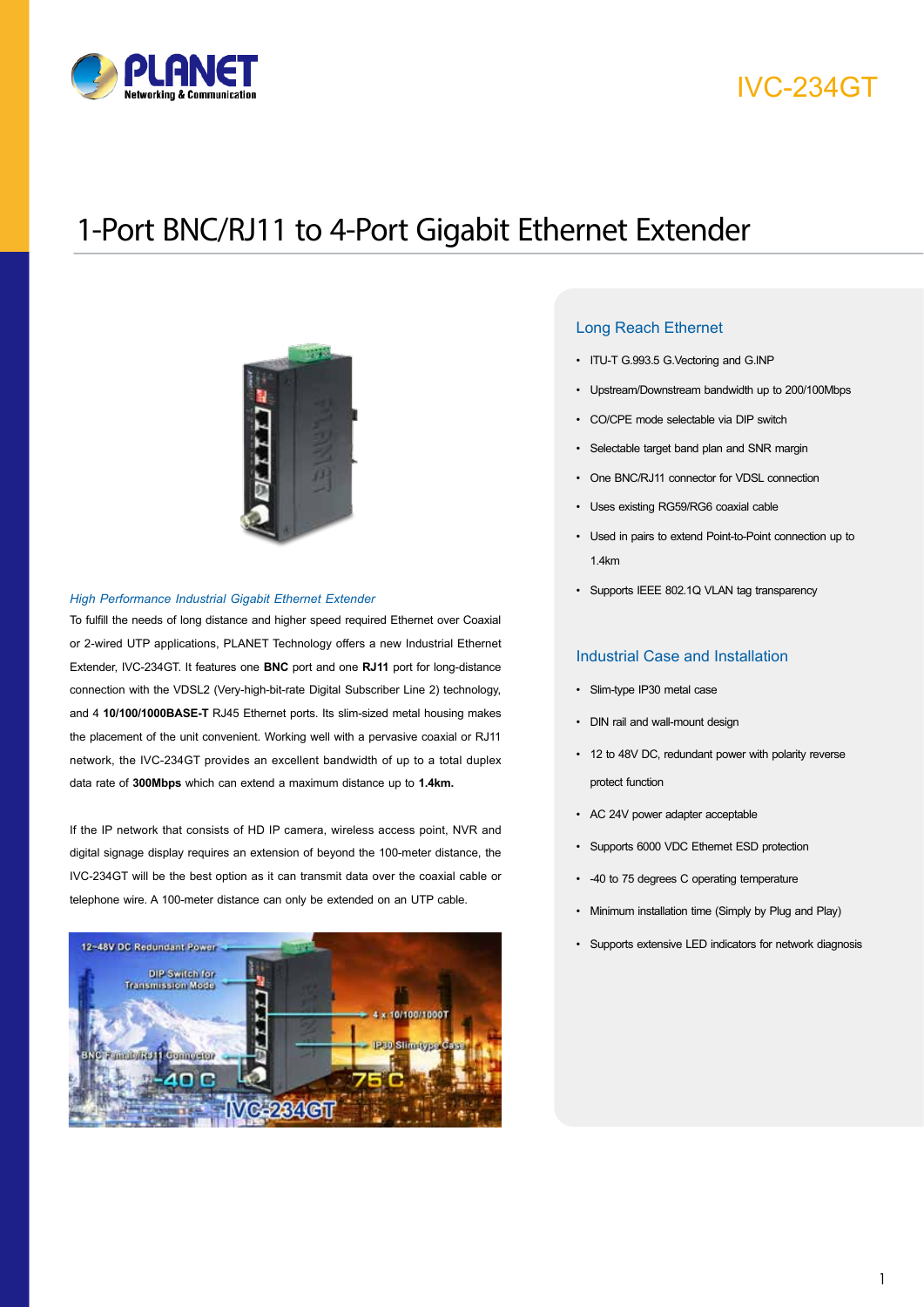

#### *Superior Upstream and Downstream Transmission*

The design of the IVC-234GT is based on the two-core networking technology, **Gigabit Ethernet** and VDSL2. The IVC-234GT offers a stable yet high-speed point-to-point network access up to a duplex data transmission of 300Mbps. It provides 2 selective transmission modes -- **asymmetric** mode or **symmetric**  mode -- for the transmission of upstream and downstream signals.

- **Asymmetric mode** downstream up to **200Mbps** and upstream up to **100Mbps**
- **Symmetric mode** downstream up to **150Mbps** and upstream up to **150Mbps**

The symmetric mode provides the similar transmission rate on both downstream and upstream while the asymmetric mode performs higher transmission quality in short range. In all, when the IVC-234GT is in the symmetric mode, it provides a better upstream performance, and when it is in the asymmetric mode, it gives a better downstream performance.

#### *Ethernet over Long Distance Existing Coaxial or RJ11 Cable*

The IVC-234GT is also a **Long Reach Ethernet (LRE)** solution which provides a quick replacement and smooth migration solution from the existing analog system to full digital system. It features two types of transmission, the coaxial or RJ11. A normal UTP cable can only be extended up to 100 meters, but with the IVC-234GT, the distance for Ethernet networking can be extended up to **1,400 meters (4,593ft.),** which is ideal for the following network applications:

- Long-distance IP network devices
- IP digital signage
- Cable TV to IPTV
- Distance video education
- Electronic billboards
- Other applications

If you have coaxial or RJ11 cable in your existing environment, you can install a pair of the IVC-234GT very simply without the need to build additional network wires, thus saving costs for network construction.



### 3 3 **BNC and RJ11 Connection Diagrams**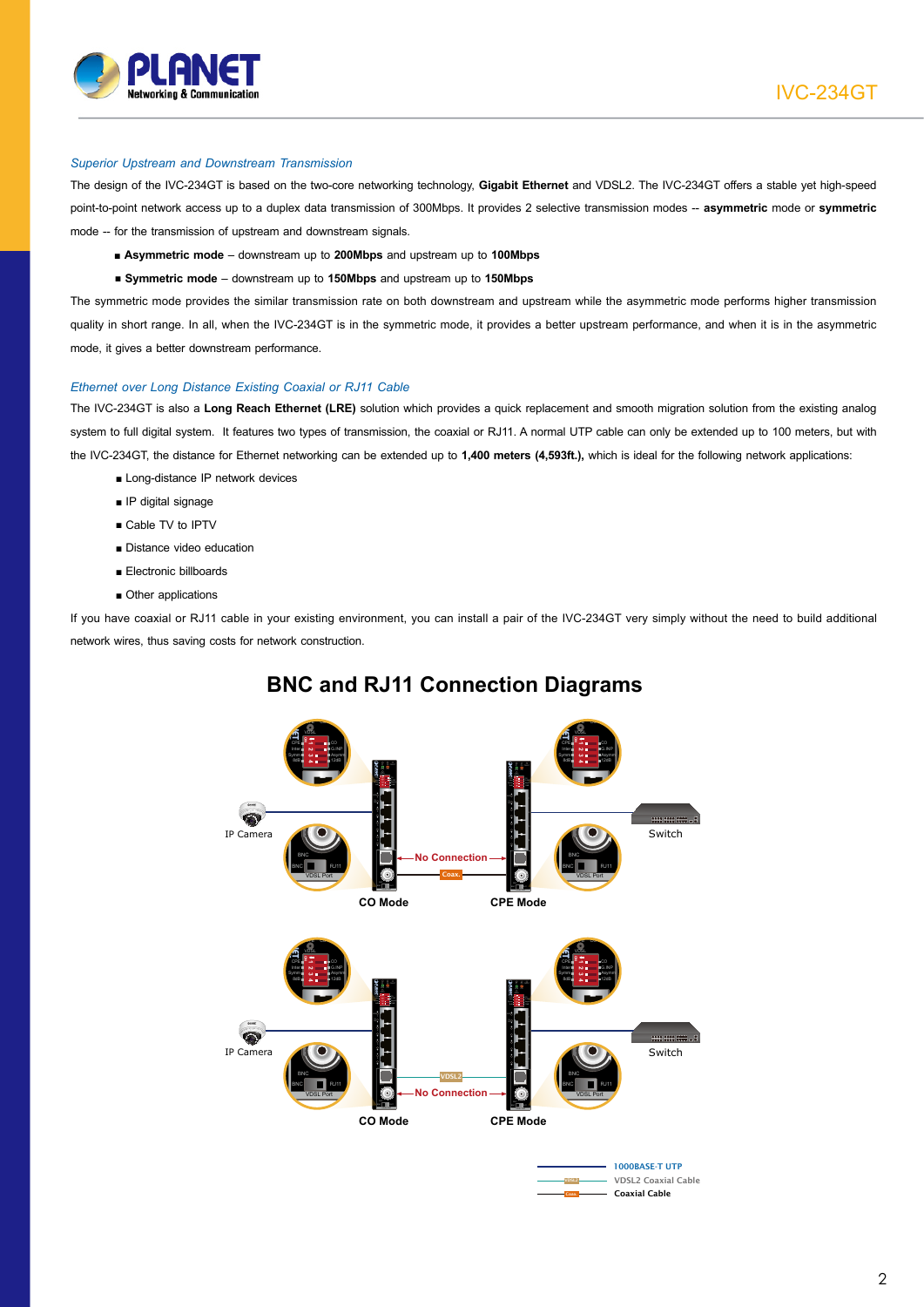

#### *Easy and Flexible Installation*

The IVC-234GT offers two operation modes, the client-side CPE and central-side CO, making any network applications easy and flexible. The CPE or CO mode can be adjusted by using the built-in DIP switch. For point-to-point connection, one IVC-234GT in CPE mode and the other one in CO mode must be set up as a pair of converters to perform the connection. This enables the administrator to efficiently manage the network over coaxial cable, making longdistance transmission better.



#### Selectable Target Bandplan

#### *ADSL2+ Fallback*

For ISPs providing ADSL broadband services, the IVC-234GT can support a downstream rate of up to 24Mbps and an upstream rate of 1Mbps with the ADSL2+ technology. The IVC-234GT can also be directly switched over to VDSL2 after the network upgrade.

### **Applications**

#### *Point-to-Point Application -- LAN to LAN Connection*

One set of the IVC-234GT could be used to link two local Area networks that are located in different places. Through the coaxial cable, it could set up a 200/100Mbps asymmetric backbone, but one IVC-234GT must be **Master** (**CO** mode) and the other one is **Slave** (**CPE** mode).



### **LAN to LAN Connection**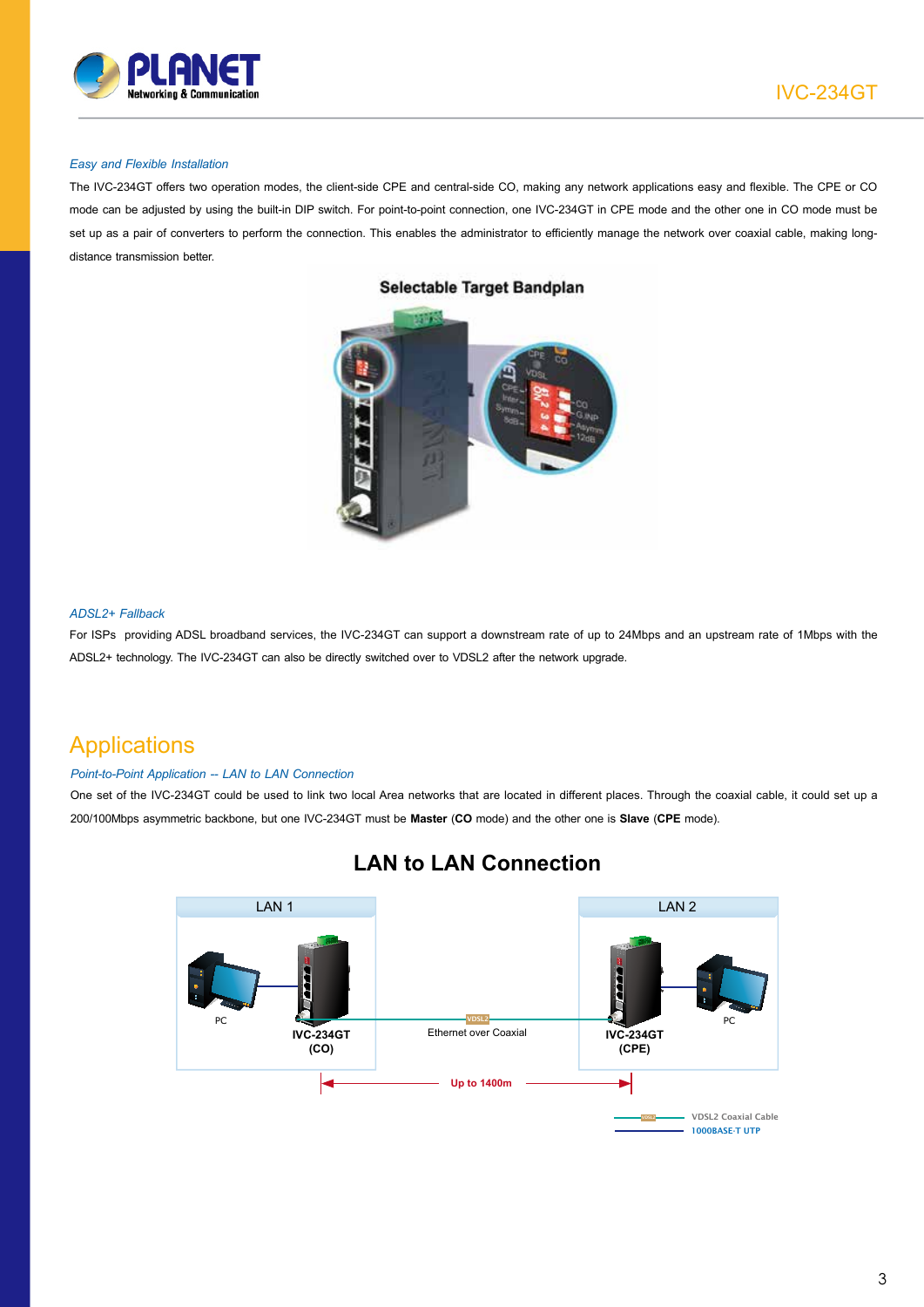

IVC-234GT

#### *Community/Campus Surveillance and Security over IP*

To take advantage of digital surveillance system and keep the benefits of coaxial cable/RJ11 of the IVC-234GT, communities, campuses and enterprises can upgrade their analog camera system to IP camera surveillance system without using additional new wires. As the IVC-234GT comes with one RJ45 port and one BNC Ethernet over Coaxial port, just plug in the UTP cable of IP camera to the Ethernet port and the existing coaxial cable to the BNC connector to easily deploy and extend the distance with signal conversion by transmitting the Ethernet data from the standard coaxial cable.



### **Applications of IP Surveillance**

## **Specifications**

| <b>Hardware Specifications</b><br>TP interface<br>4 10/100/1000BASE-T RJ45 auto-MDI/MDI-X ports<br>1 BNC female Ethernet over Coaxial port<br>Coaxial cable: 75 ohm<br><b>BNC</b><br>RG-6/U cable, less than $12\Omega/1000$ ft<br>Cabling<br>Interface<br>RG-59/U cable, less than $30\Omega/1000$ ft.<br>Maximum Distance<br>Max. 1.4km with data transmission (4,593ft.)<br>1 VDSL2/ADSL2+ RJ11 female phone jack<br><b>RJ11</b><br>Twisted-pair telephone wires (AWG-24 or better) up to 1.4km (4,593ft.)<br>$DIP-1$<br>Select CO or CPE mode<br>$DIP-2$<br>Select G.INP or Interleaved mode<br><b>DIP Switch &amp; Functionality</b><br>$DIP-3$<br>Select Band Profile (Asymmetric or Symmetric)<br>$DIP-4$<br>Select SNR of 12dB or 8dB<br>Power 1/Power 2: Green<br><b>FAULT: Red</b><br>1000BASE-T LNK/ACT: Green<br>10/100BASE-TX LNK/ACK: Green<br><b>LED</b> Indicator<br><b>VDSL: Green</b><br>CO: Green<br><b>CPE: Green</b><br>6KV DC<br><b>ESD Protection</b><br>IP30 slim metal case<br>Enclosure<br>Installation<br>DIN-rail kit or wall-mount ear<br>32 x 135 x 87.8mm<br>Dimensions ( $W \times D \times H$ )<br>Weight<br>185q<br>DC input: Dual 12~48V DC, 0.4A max.<br><b>Power Requirement</b><br>24V AC | Product                  |  | <b>IVC-234GT</b> |  |  |  |
|---------------------------------------------------------------------------------------------------------------------------------------------------------------------------------------------------------------------------------------------------------------------------------------------------------------------------------------------------------------------------------------------------------------------------------------------------------------------------------------------------------------------------------------------------------------------------------------------------------------------------------------------------------------------------------------------------------------------------------------------------------------------------------------------------------------------------------------------------------------------------------------------------------------------------------------------------------------------------------------------------------------------------------------------------------------------------------------------------------------------------------------------------------------------------------------------------------------------------------|--------------------------|--|------------------|--|--|--|
|                                                                                                                                                                                                                                                                                                                                                                                                                                                                                                                                                                                                                                                                                                                                                                                                                                                                                                                                                                                                                                                                                                                                                                                                                                 |                          |  |                  |  |  |  |
|                                                                                                                                                                                                                                                                                                                                                                                                                                                                                                                                                                                                                                                                                                                                                                                                                                                                                                                                                                                                                                                                                                                                                                                                                                 |                          |  |                  |  |  |  |
|                                                                                                                                                                                                                                                                                                                                                                                                                                                                                                                                                                                                                                                                                                                                                                                                                                                                                                                                                                                                                                                                                                                                                                                                                                 |                          |  |                  |  |  |  |
|                                                                                                                                                                                                                                                                                                                                                                                                                                                                                                                                                                                                                                                                                                                                                                                                                                                                                                                                                                                                                                                                                                                                                                                                                                 |                          |  |                  |  |  |  |
|                                                                                                                                                                                                                                                                                                                                                                                                                                                                                                                                                                                                                                                                                                                                                                                                                                                                                                                                                                                                                                                                                                                                                                                                                                 |                          |  |                  |  |  |  |
|                                                                                                                                                                                                                                                                                                                                                                                                                                                                                                                                                                                                                                                                                                                                                                                                                                                                                                                                                                                                                                                                                                                                                                                                                                 |                          |  |                  |  |  |  |
|                                                                                                                                                                                                                                                                                                                                                                                                                                                                                                                                                                                                                                                                                                                                                                                                                                                                                                                                                                                                                                                                                                                                                                                                                                 |                          |  |                  |  |  |  |
|                                                                                                                                                                                                                                                                                                                                                                                                                                                                                                                                                                                                                                                                                                                                                                                                                                                                                                                                                                                                                                                                                                                                                                                                                                 |                          |  |                  |  |  |  |
|                                                                                                                                                                                                                                                                                                                                                                                                                                                                                                                                                                                                                                                                                                                                                                                                                                                                                                                                                                                                                                                                                                                                                                                                                                 |                          |  |                  |  |  |  |
|                                                                                                                                                                                                                                                                                                                                                                                                                                                                                                                                                                                                                                                                                                                                                                                                                                                                                                                                                                                                                                                                                                                                                                                                                                 |                          |  |                  |  |  |  |
|                                                                                                                                                                                                                                                                                                                                                                                                                                                                                                                                                                                                                                                                                                                                                                                                                                                                                                                                                                                                                                                                                                                                                                                                                                 |                          |  |                  |  |  |  |
|                                                                                                                                                                                                                                                                                                                                                                                                                                                                                                                                                                                                                                                                                                                                                                                                                                                                                                                                                                                                                                                                                                                                                                                                                                 |                          |  |                  |  |  |  |
|                                                                                                                                                                                                                                                                                                                                                                                                                                                                                                                                                                                                                                                                                                                                                                                                                                                                                                                                                                                                                                                                                                                                                                                                                                 |                          |  |                  |  |  |  |
|                                                                                                                                                                                                                                                                                                                                                                                                                                                                                                                                                                                                                                                                                                                                                                                                                                                                                                                                                                                                                                                                                                                                                                                                                                 |                          |  |                  |  |  |  |
|                                                                                                                                                                                                                                                                                                                                                                                                                                                                                                                                                                                                                                                                                                                                                                                                                                                                                                                                                                                                                                                                                                                                                                                                                                 |                          |  |                  |  |  |  |
|                                                                                                                                                                                                                                                                                                                                                                                                                                                                                                                                                                                                                                                                                                                                                                                                                                                                                                                                                                                                                                                                                                                                                                                                                                 |                          |  |                  |  |  |  |
|                                                                                                                                                                                                                                                                                                                                                                                                                                                                                                                                                                                                                                                                                                                                                                                                                                                                                                                                                                                                                                                                                                                                                                                                                                 |                          |  |                  |  |  |  |
|                                                                                                                                                                                                                                                                                                                                                                                                                                                                                                                                                                                                                                                                                                                                                                                                                                                                                                                                                                                                                                                                                                                                                                                                                                 | <b>Power Consumption</b> |  | 5.7 watts        |  |  |  |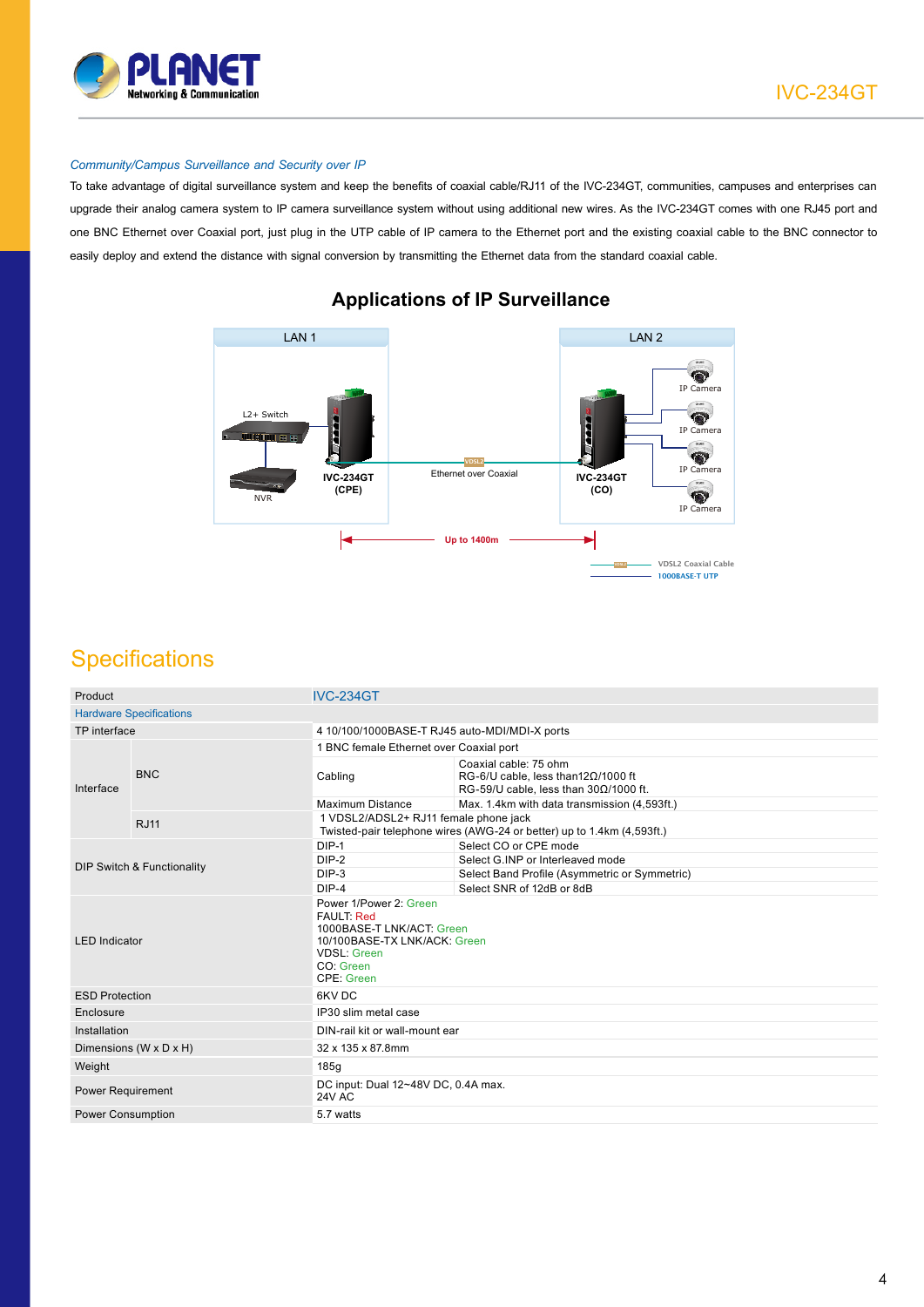

#### Performance

|                                                                                                                                                                                                                                                                              | CO DIP<br>Swich<br><b>Distance</b><br>(mester)                                                                                                                                     | Interleave(Upstream/Downstream)                        |                                 |                |                |  |
|------------------------------------------------------------------------------------------------------------------------------------------------------------------------------------------------------------------------------------------------------------------------------|------------------------------------------------------------------------------------------------------------------------------------------------------------------------------------|--------------------------------------------------------|---------------------------------|----------------|----------------|--|
|                                                                                                                                                                                                                                                                              |                                                                                                                                                                                    | Asymmetric<br>Symmetric                                |                                 |                |                |  |
|                                                                                                                                                                                                                                                                              |                                                                                                                                                                                    | 8dB                                                    | 12dB                            | 8dB            | 12dB           |  |
|                                                                                                                                                                                                                                                                              | 200                                                                                                                                                                                | 93/190                                                 | 85/174                          | 143/148        | 132/136        |  |
|                                                                                                                                                                                                                                                                              | 400                                                                                                                                                                                | 67/164                                                 | 59/146                          | 118/119        | 103/104        |  |
|                                                                                                                                                                                                                                                                              | 600                                                                                                                                                                                | 38/116                                                 | 28/94                           | 71/75          | 59/60          |  |
|                                                                                                                                                                                                                                                                              | 800                                                                                                                                                                                | 24/59                                                  | 22/49                           | 49/36          | 38/27          |  |
|                                                                                                                                                                                                                                                                              | 1000                                                                                                                                                                               | 9/45                                                   | 7/40                            | 21/25          | 15/24          |  |
|                                                                                                                                                                                                                                                                              | 1200                                                                                                                                                                               | 6/30                                                   | 3/28                            | 16/24          | 6/20           |  |
| Upstream/                                                                                                                                                                                                                                                                    | 1400                                                                                                                                                                               | 2/21                                                   | 2/18                            | 6/10           | 3/7            |  |
| Downstream Performance Table<br>with RJ11 Cable                                                                                                                                                                                                                              |                                                                                                                                                                                    |                                                        |                                 |                |                |  |
|                                                                                                                                                                                                                                                                              | CO DIP<br>Swich                                                                                                                                                                    | G.INP(Upstream /Downstream)<br>Asymmetric<br>Symmetric |                                 |                |                |  |
|                                                                                                                                                                                                                                                                              | <b>Distance</b><br>(mester)                                                                                                                                                        | 8dB                                                    | 12dB                            |                | 8dB<br>12dB    |  |
|                                                                                                                                                                                                                                                                              | 200                                                                                                                                                                                | 92/190                                                 | 85/174                          | 143/148        | 129/136        |  |
|                                                                                                                                                                                                                                                                              | 400                                                                                                                                                                                | 68/165                                                 | 57/144                          | 116/115        | 99/96          |  |
|                                                                                                                                                                                                                                                                              | 600                                                                                                                                                                                | 37/112                                                 | 28/94                           | 71/69          | 61/55          |  |
|                                                                                                                                                                                                                                                                              | 800                                                                                                                                                                                | 27/56                                                  | 22/49                           | 49/32          | 39/24          |  |
|                                                                                                                                                                                                                                                                              | 1000                                                                                                                                                                               | 9/46                                                   | 7/40                            | 19/27          | 15/26          |  |
|                                                                                                                                                                                                                                                                              | 1200                                                                                                                                                                               | 5/31                                                   | 3/28                            |                | 12/20          |  |
|                                                                                                                                                                                                                                                                              |                                                                                                                                                                                    |                                                        |                                 | 16/23          |                |  |
|                                                                                                                                                                                                                                                                              | 1400                                                                                                                                                                               | 2/24                                                   | 1/21                            | 4/9            | 3/8            |  |
|                                                                                                                                                                                                                                                                              | CO DIP                                                                                                                                                                             |                                                        | Interleave(Upstream/Downstream) |                |                |  |
|                                                                                                                                                                                                                                                                              | Swich<br><b>Distance</b>                                                                                                                                                           | Asymmetric<br>Symmetric                                |                                 |                |                |  |
|                                                                                                                                                                                                                                                                              | (mester)                                                                                                                                                                           | 8dB                                                    | 12dB                            | 8dB            | 12dB           |  |
|                                                                                                                                                                                                                                                                              | 200                                                                                                                                                                                | 84/184                                                 | 75/169                          | 131/144        | 125/128        |  |
|                                                                                                                                                                                                                                                                              | 400                                                                                                                                                                                | 49/148                                                 | 54/128                          | 93/118         | 89/99          |  |
|                                                                                                                                                                                                                                                                              | 600                                                                                                                                                                                | 36/100                                                 | 26/80                           | 77/66          | 64/53          |  |
|                                                                                                                                                                                                                                                                              | 800                                                                                                                                                                                | 21/50                                                  | 17/39                           | 44/30          | 37/26          |  |
|                                                                                                                                                                                                                                                                              | 1000                                                                                                                                                                               | 7/42                                                   | 5/29                            | 20/25          | 19/28          |  |
|                                                                                                                                                                                                                                                                              | 1200                                                                                                                                                                               | 5/27                                                   | 3/28                            | 13/27          | 15/20          |  |
| Upstream/                                                                                                                                                                                                                                                                    | 1400                                                                                                                                                                               | 1/19                                                   | 1/14                            | 5/8            | 2/7            |  |
| Downstream Performance Table                                                                                                                                                                                                                                                 |                                                                                                                                                                                    |                                                        |                                 |                |                |  |
| with Coaxial Cable                                                                                                                                                                                                                                                           | CO DIP<br>Swich                                                                                                                                                                    |                                                        | G.INP(Upstream /Downstream)     |                |                |  |
|                                                                                                                                                                                                                                                                              | <b>Distance</b>                                                                                                                                                                    |                                                        | Asymmetric                      | Symmetric      |                |  |
|                                                                                                                                                                                                                                                                              | (mester)                                                                                                                                                                           | 8dB                                                    | 12dB                            | 8dB            | 12dB           |  |
|                                                                                                                                                                                                                                                                              | 200                                                                                                                                                                                | 89/185                                                 | 79/166                          | 140/144        | 117/123        |  |
|                                                                                                                                                                                                                                                                              | 400                                                                                                                                                                                | 57/155                                                 | 47/137                          | 104/113        | 89/96          |  |
|                                                                                                                                                                                                                                                                              | 600                                                                                                                                                                                | 33/75                                                  | 31/73                           | 62/73          | 52/43          |  |
|                                                                                                                                                                                                                                                                              | 800<br>1000                                                                                                                                                                        | 17/66<br>13/59                                         | 13/45<br>6/38                   | 40/29          | 39/24<br>15/26 |  |
|                                                                                                                                                                                                                                                                              |                                                                                                                                                                                    | 4/32                                                   | 3/22                            | 20/27<br>14/20 |                |  |
|                                                                                                                                                                                                                                                                              | 1200                                                                                                                                                                               | 2/24                                                   |                                 |                | 12/20          |  |
| <b>Switch Specifications</b>                                                                                                                                                                                                                                                 | 1400                                                                                                                                                                               |                                                        | 1/21                            | 3/8            | 3/8            |  |
| <b>Switch Processing Scheme</b>                                                                                                                                                                                                                                              | Store-and-Forward                                                                                                                                                                  |                                                        |                                 |                |                |  |
| <b>Address Table</b>                                                                                                                                                                                                                                                         | 2K entries                                                                                                                                                                         |                                                        |                                 |                |                |  |
|                                                                                                                                                                                                                                                                              | Back pressure for half duplex                                                                                                                                                      |                                                        |                                 |                |                |  |
| <b>Flow Control</b>                                                                                                                                                                                                                                                          | IEEE 802.3x pause frame for full duplex                                                                                                                                            |                                                        |                                 |                |                |  |
| Jumbo Packet Size                                                                                                                                                                                                                                                            | 9K bytes                                                                                                                                                                           |                                                        |                                 |                |                |  |
| <b>System Specifications</b>                                                                                                                                                                                                                                                 |                                                                                                                                                                                    |                                                        |                                 |                |                |  |
| <b>VDSL Compliance</b>                                                                                                                                                                                                                                                       | <b>VDSL-DMT</b><br><b>ITU-T G.993.1 VDSL</b><br><b>ITU-T G.997.1</b><br>ITU-T G.993.2 VDSL2 (Profile 17a/30a Support)<br>ITU-T G.993.5 G. Vectoring<br><b>ITU-T G.998</b><br>G.INP |                                                        |                                 |                |                |  |
| <b>ADSL Compliance</b>                                                                                                                                                                                                                                                       | Capable of ADSL2/2+ standard<br>ITU G.992.3 G.dmt.bis<br>ITU G.992.5 G.dmt.bisplus<br>Data Rate: Up to 24Mbps                                                                      |                                                        |                                 |                |                |  |
| <b>Standards Conformance</b>                                                                                                                                                                                                                                                 |                                                                                                                                                                                    |                                                        |                                 |                |                |  |
| IEEE 802.3 Ethernet<br>IEEE 802.3u Fast Ethernet<br>IEEE 802.3ab Gigabit Ethernet<br><b>ITU-T G.993.1 VDSL</b><br><b>Standards Compliance</b><br>ITU-T G.997.1<br>ITU-T G.993.2 VDSL2 (Profile 17a/30a Support)<br>ITU-T G.993.5 G.Vectoring and G.INP<br><b>ITU-T G.998</b> |                                                                                                                                                                                    |                                                        |                                 |                |                |  |